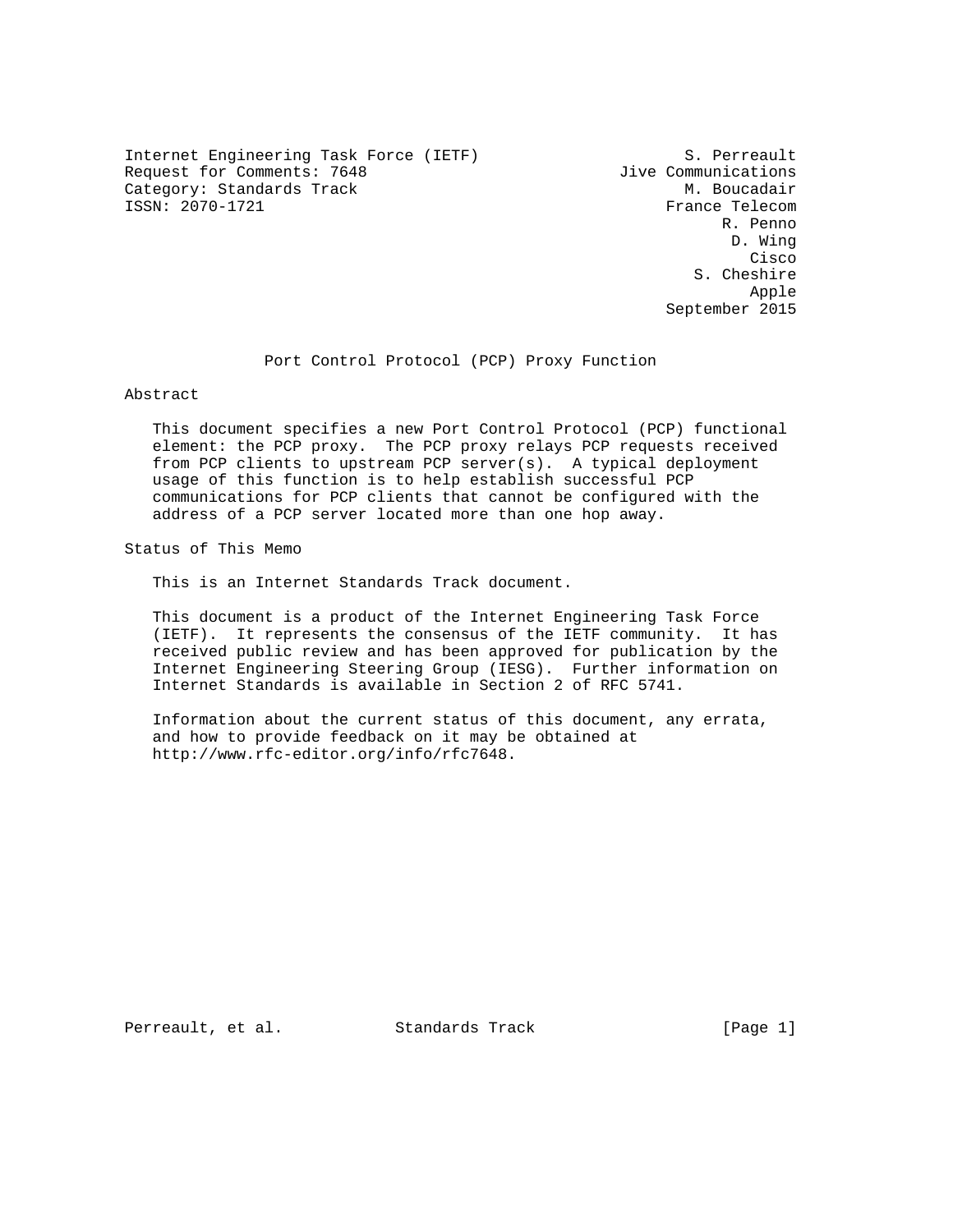# Copyright Notice

 Copyright (c) 2015 IETF Trust and the persons identified as the document authors. All rights reserved.

 This document is subject to BCP 78 and the IETF Trust's Legal Provisions Relating to IETF Documents (http://trustee.ietf.org/license-info) in effect on the date of publication of this document. Please review these documents carefully, as they describe your rights and restrictions with respect to this document. Code Components extracted from this document must include Simplified BSD License text as described in Section 4.e of the Trust Legal Provisions and are provided without warranty as

described in the Simplified BSD License.

Table of Contents

| Introduction                                                                                                                                                                                                                                             |  |  |  | $\mathcal{R}$ |
|----------------------------------------------------------------------------------------------------------------------------------------------------------------------------------------------------------------------------------------------------------|--|--|--|---------------|
| Use Case: The NAT Cascade                                                                                                                                                                                                                                |  |  |  | 4             |
| 1.2. Use Case: The PCP Relay                                                                                                                                                                                                                             |  |  |  | 5             |
| 2.1                                                                                                                                                                                                                                                      |  |  |  | 5             |
| 3. Operation of the PCP Proxy                                                                                                                                                                                                                            |  |  |  | 6             |
| 3.1. Optimized Hairpin Routing                                                                                                                                                                                                                           |  |  |  | 8             |
| Termination of Recursion<br>3.2.                                                                                                                                                                                                                         |  |  |  | 9             |
| 3.3. Source Address for PCP Requests Sent Upstream                                                                                                                                                                                                       |  |  |  | 10            |
| Unknown Opcodes and Options<br>3.4.                                                                                                                                                                                                                      |  |  |  | 10            |
| No NAT Is Co-located with the PCP Proxy<br>3.4.1.                                                                                                                                                                                                        |  |  |  | 10            |
| 3.4.2. PCP Proxy Co-located with a NAT Function                                                                                                                                                                                                          |  |  |  | 10            |
| 3.5.                                                                                                                                                                                                                                                     |  |  |  | 11            |
| 3.6. Multiple PCP Servers                                                                                                                                                                                                                                |  |  |  | 11            |
| 4 <sub>1</sub>                                                                                                                                                                                                                                           |  |  |  | 12            |
| 5 <sub>1</sub>                                                                                                                                                                                                                                           |  |  |  | 12            |
| Normative References<br>5.1.                                                                                                                                                                                                                             |  |  |  | 12            |
| Informative References<br>5.2.                                                                                                                                                                                                                           |  |  |  | 13            |
|                                                                                                                                                                                                                                                          |  |  |  | 13            |
| Authors' Addresses<br>$\mathbf{r}_i$ , and the set of the set of the set of the set of the set of the set of the set of the set of the set of the set of the set of the set of the set of the set of the set of the set of the set of the set of the set |  |  |  | 14            |

Perreault, et al. Standards Track [Page 2]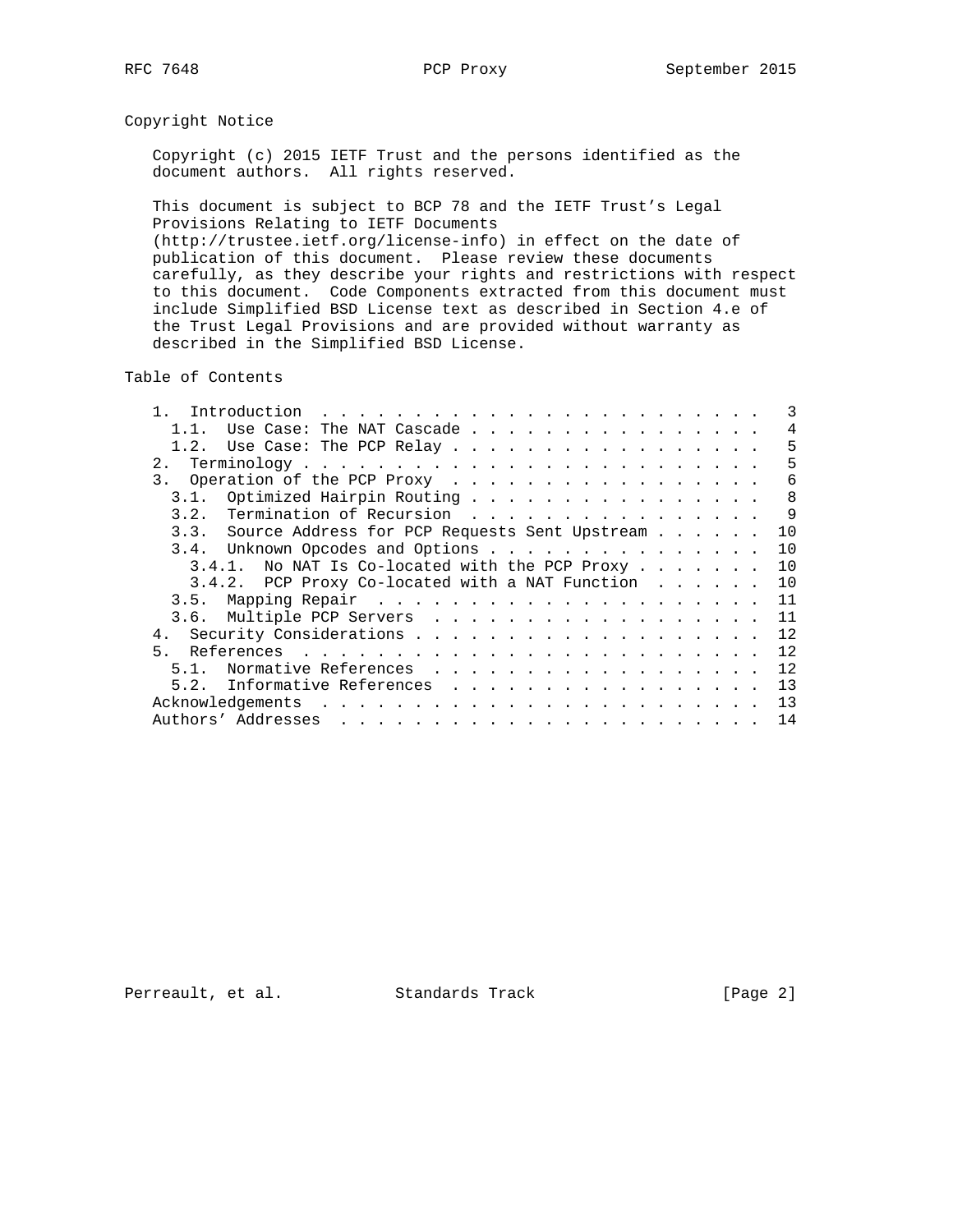## 1. Introduction

 This document defines a new Port Control Protocol (PCP) [RFC6887] functional element: the PCP proxy. As shown in Figure 1, the PCP proxy is logically equivalent to a PCP client back-to-back with a PCP server. The "glue" between the two is what is specified in this document. Other than that "glue", the server and the client behave exactly like their regular counterparts.

 The PCP proxy is responsible for relaying PCP messages received from PCP clients to upstream PCP servers and vice versa.

Whether or not the PCP proxy is co-located with a flow-aware function (e.g., NAT, firewall) is deployment specific.

|                                               | .       |  |  |
|-----------------------------------------------|---------|--|--|
|                                               |         |  |  |
| $ Client -----:- Server Client ----- Server $ |         |  |  |
| $+ - - - - - +$                               |         |  |  |
|                                               | : Proxy |  |  |
|                                               |         |  |  |

## Figure 1: Reference Architecture

 This document assumes a hop-by-hop PCP authentication scheme. That is, referring to Figure 1, the leftmost PCP client authenticates with the PCP proxy, while the PCP proxy authenticates with the upstream server. Note that in some deployments, PCP authentication may only be enabled between the PCP proxy and an upstream PCP server (e.g., a customer premises host may not authenticate with the PCP proxy, but the PCP proxy may authenticate with the PCP server). The hop-by-hop authentication scheme is more suitable from a deployment standpoint. Furthermore, it allows implementations to easily support a PCP proxy that alters PCP messages (e.g., strips a PCP option, modifies a PCP field).

Perreault, et al. Standards Track [Page 3]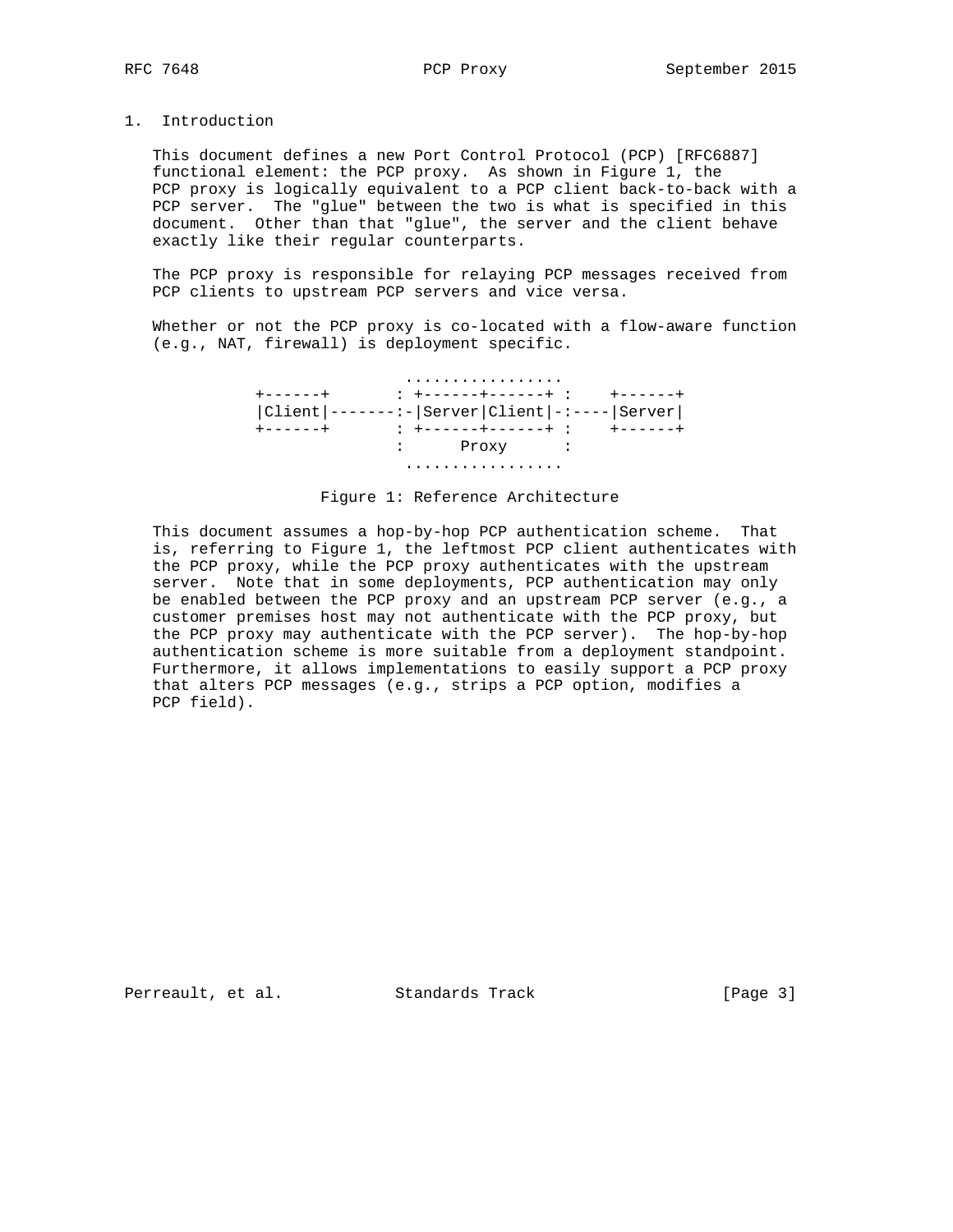## 1.1. Use Case: The NAT Cascade

 In today's world, with public routable IPv4 addresses becoming less readily available, it is increasingly common for customers to receive a private address from their Internet Service Provider (ISP), and the ISP uses a NAT gateway of its own to translate those packets before sending them out onto the public Internet. This means that there is likely to be more than one NAT on the path between client machines and the public Internet:

- o If a residential customer receives a translated address from their ISP and then installs their own residential NAT gateway to share that address between multiple client devices in their home, then there are at least two NAT gateways on the path between client devices and the public Internet.
- o If a mobile phone customer receives a translated address from their mobile phone carrier and uses "Personal Hotspot" or "Internet Sharing" software on their mobile phone to make Wireless LAN (WLAN) Internet access available to other client devices, then there are at least two NAT gateways on the path between those client devices and the public Internet.
- o If a hotel guest connects a portable WLAN gateway to their hotel room's Ethernet port to share their room's Internet connection between their phone and their laptop computer, then packets from the client devices may traverse the hotel guest's portable NAT, the hotel network's NAT, and the ISP's NAT before reaching the public Internet.

 While it is possible, in theory, that client devices could somehow discover all the NATs on the path and communicate with each one separately using PCP [RFC6887], in practice it is not clear how client devices would reliably learn this information. Since the NAT gateways are installed and operated by different individuals and organizations, no single entity has knowledge of all the NATs on the path. Also, even if a client device could somehow know all the NATs on the path, requiring a client device to communicate separately with all of them imposes unreasonable complexity on PCP clients, many of which are expected to be simple low-cost devices.

 In addition, this goes against the spirit of NAT gateways. The main purpose of a NAT gateway is to make multiple downstream client devices appear, from the point of view of everything upstream of the NAT gateway, to be a single client device. In the same spirit, it makes sense for a PCP-capable NAT gateway to make multiple downstream

Perreault, et al. Standards Track [Page 4]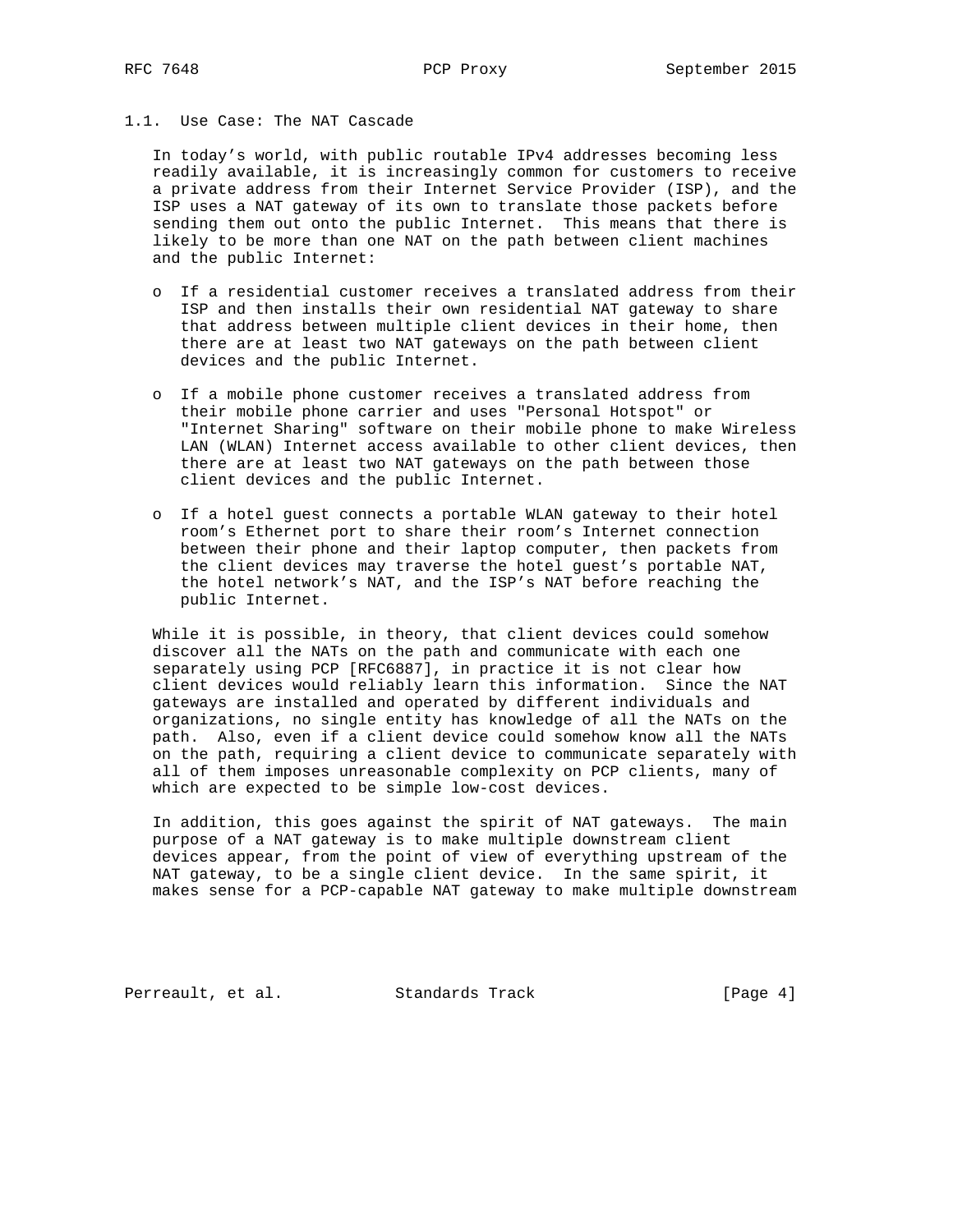client devices requesting port mappings appear, from the point of view of everything upstream of the NAT gateway, to be a single client device requesting port mappings.

1.2. Use Case: The PCP Relay

 Another envisioned use case of the PCP proxy is to help establish successful PCP communications for PCP clients that cannot be configured with the address of a PCP server located more than one hop away. A PCP proxy can, for instance, be embedded in a CPE (Customer Premises Equipment) while the PCP server is located in a network operated by an ISP. This is illustrated in Figure 2.



## Figure 2: PCP Relay Use Case

 This works because the proxy's server side is listening on the address used as a default gateway by the clients. The clients use that address as a fallback when discovering the PCP server's address. The proxy picks up the requests and forwards them upstream to the ISP's PCP server, with whose address it has been provisioned through regular PCP client provisioning means.

 This particular use case assumes that provisioning the server's address on the CPE is feasible while doing it on the clients in the LAN is not, which is what makes the PCP proxy valuable.

 An alternative way to contact an upstream PCP server that may be several hops away is to use a well-known anycast address [PCP-ANYCAST], but that technique can be problematic when multiple PCP servers are to be contacted [PCP-DEPLOY].

2. Terminology

 The key words "MUST", "MUST NOT", "REQUIRED", "SHALL", "SHALL NOT", "SHOULD", "SHOULD NOT", "RECOMMENDED", "NOT RECOMMENDED", "MAY", and "OPTIONAL" in this document are to be interpreted as described in "Key words for use in RFCs to Indicate Requirement Levels" [RFC2119].

Perreault, et al. Standards Track [Page 5]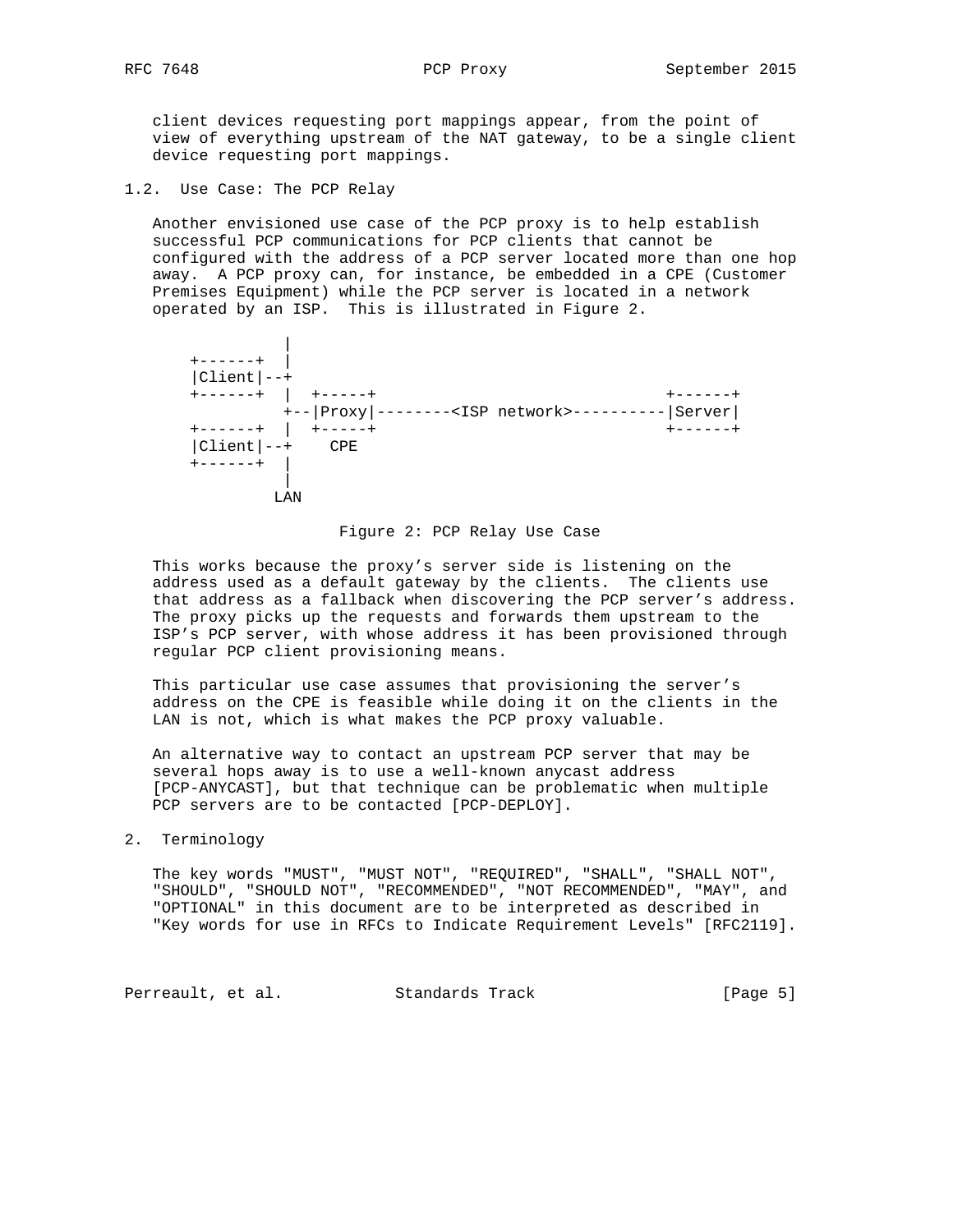Where this document uses the terms "upstream" and "downstream", the term "upstream" refers to the direction outbound packets travel towards the public Internet, and the term "downstream" refers to the direction inbound packets travel from the public Internet towards client systems. Typically, when a home user views a web site, their computer sends an outbound TCP SYN packet upstream towards the public Internet, and an inbound downstream TCP SYN ACK reply comes back from the public Internet.

3. Operation of the PCP Proxy

 Upon receipt of a PCP mapping-creation request from a downstream PCP client, a PCP proxy first examines its local mapping table to see if it already has a valid active mapping matching the internal address and internal port (and in the case of PEER requests, the remote peer) given in the request.

 If the PCP proxy does not already have a valid active mapping for this mapping-creation request, then it allocates an available port on its external interface. We assume for the sake of this description that the address of its external interface is itself a private address, subject to translation by an upstream NAT. The PCP proxy then constructs an appropriate corresponding PCP request of its own (as described below) and sends it to its upstream NAT, and the newly created local mapping is considered temporary until a confirming reply is received from the upstream PCP server.

 If the PCP proxy does already have a valid active mapping for this mapping-creation request and the lifetime remaining on the local mapping is at least 3/4 of the lifetime requested by the PCP client, then the PCP proxy SHOULD send an immediate reply giving the outermost external address and port (previously learned using PCP recursively, as described below) and the actual lifetime remaining for this mapping. If the lifetime remaining on the local mapping is less than 3/4 of the lifetime requested by the PCP client, then the PCP proxy MUST generate an upstream request as described below.

 For mapping-deletion requests (lifetime = 0), the local mapping, if any, is deleted, and then (regardless of whether or not a local mapping existed) a corresponding upstream request is generated.

 The PCP proxy knows the destination IP address for its upstream PCP request using the same means that are available for provisioning a PCP client. In particular, the PCP proxy MUST follow the procedure defined in Section 8.1 of the PCP specification [RFC6887] to discover its PCP server. This does not preclude other means from being used in addition.

Perreault, et al. Standards Track [Page 6]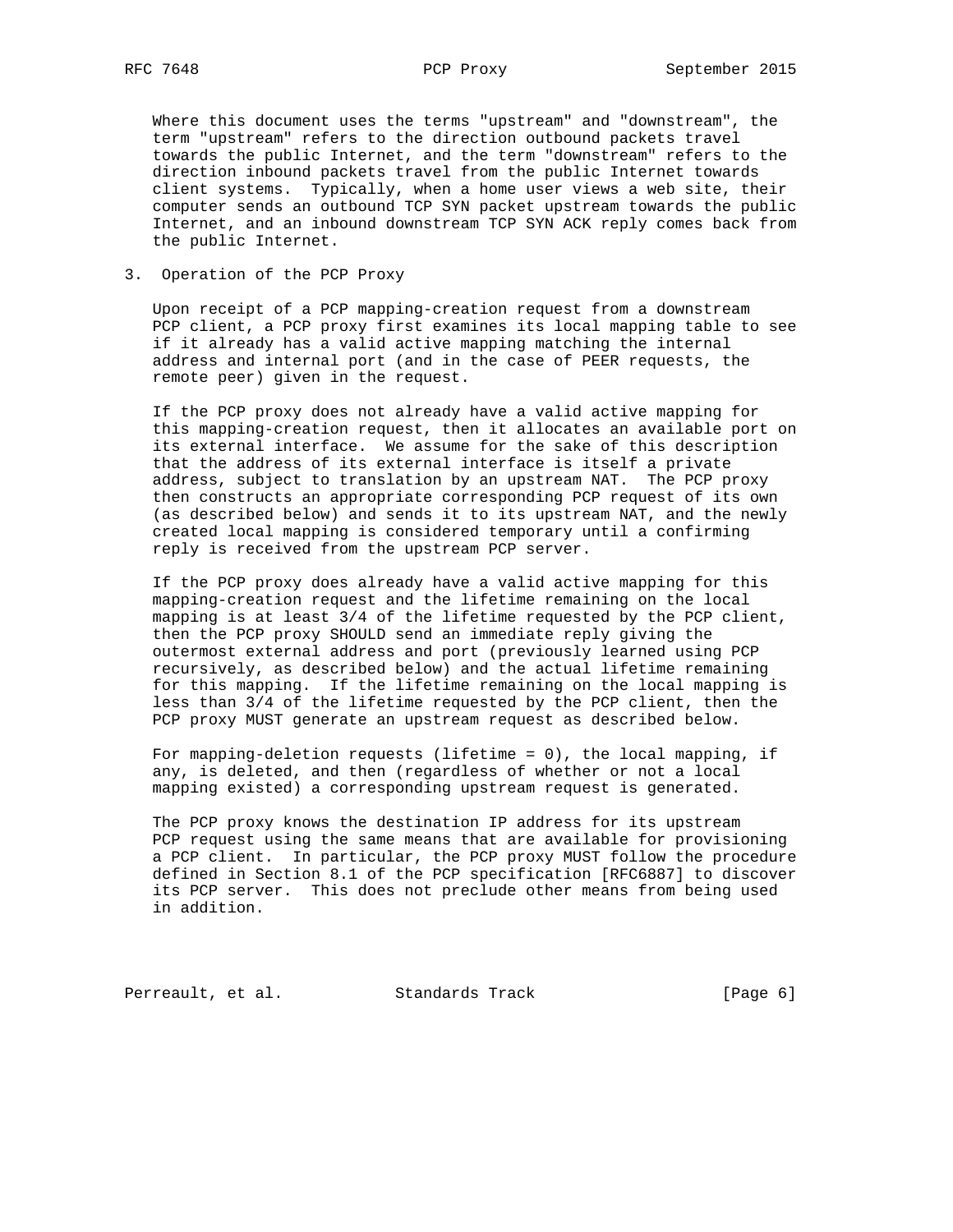In the upstream PCP request:

- o The PCP client's IP address and internal port are the PCP proxy's own external address and port just allocated for this mapping.
- o The suggested external address and port in the upstream PCP request SHOULD be copied from the original PCP request. On a typical renewal request, this will be the outermost external address and port previously learned by the client.
- o The requested lifetime is as requested by the client if it falls within the acceptable range for this PCP server; otherwise, it SHOULD be capped to appropriate minimum and maximum values configured for this PCP server.
- o The mapping nonce is copied from the original PCP request.
- o For PEER requests, the remote peer IP address and port are copied from the original PCP request.

 Upon receipt of a PCP reply giving the outermost (i.e., publicly routable) external address, port, and lifetime, the PCP proxy records this information in its own mapping table and relays the information to the requesting downstream PCP client in a PCP reply. The PCP proxy therefore records, among other things, the following information in its mapping table:

- o Client's internal address and port.
- o External address and port allocated by this PCP proxy.
- o Outermost external address and port allocated by the upstream PCP server.
- o Mapping lifetime (also dictated by the upstream PCP server).
- o Mapping nonce.

In the downstream PCP reply:

 o The lifetime is as granted by the upstream PCP server, or less if the granted lifetime exceeds the maximum lifetime this PCP server is configured to grant. If the proxy chooses to grant a downstream lifetime greater than the lifetime granted by the upstream PCP server (which is NOT RECOMMENDED), then this PCP proxy MUST take responsibility for renewing the upstream mapping itself.

Perreault, et al. Standards Track [Page 7]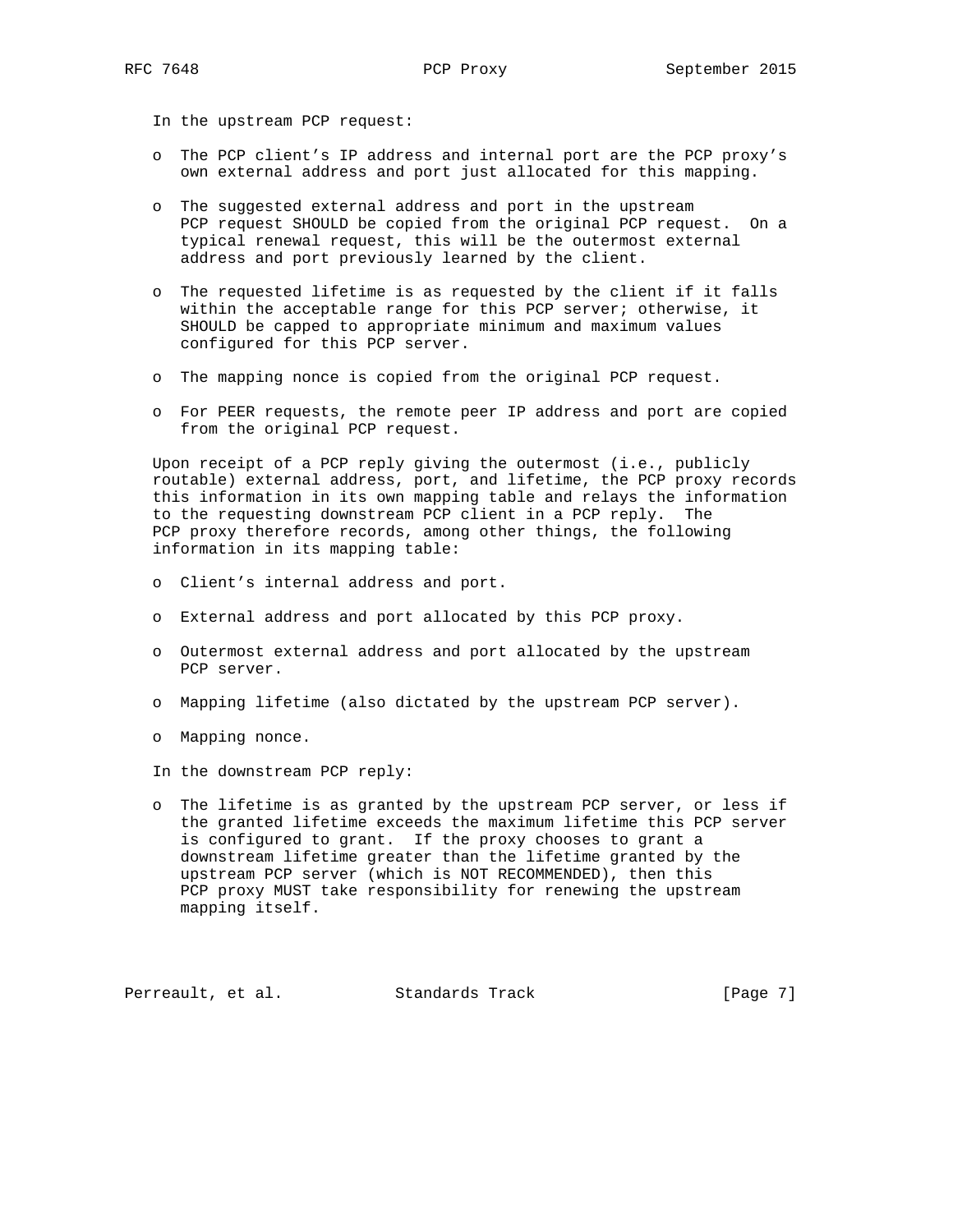- o The Epoch Time is this PCP proxy's Epoch Time, not the Epoch Time of the upstream PCP server. Each PCP server has its own independent Epoch Time. However, if the Epoch Time received from the upstream PCP server indicates a loss of state in that PCP server, the PCP proxy can either (1) recreate the lost mappings itself or (2) reset its own Epoch Time to cause its downstream clients to perform such state repairs themselves. A PCP proxy MUST NOT simply copy the upstream PCP server's Epoch Time into its downstream PCP replies, because if it suffers its own state loss it needs the ability to communicate that state loss to clients. Thus, each PCP server has its own independent Epoch Time. However, as a convenience, a downstream PCP proxy may simply choose to reset its own Epoch Time whenever it detects that its upstream PCP server has lost state. Thus, in this case, the PCP proxy's Epoch Time always resets whenever its upstream PCP server loses state; it may reset at other times as well.
- o The mapping nonce is copied from the reply received from the upstream PCP server.
- o The assigned external port and assigned external IP address are copied from the reply received from the upstream PCP server (i.e., they are the outermost external IP address and port, not the locally assigned external address and port). By recursive application of this procedure, the outermost external IP address and port are relayed from the outermost NAT, through one or more intervening PCP proxies, until they ultimately reach the downstream client.
- o For PEER requests, the remote peer IP address and port are copied from the reply received from the upstream PCP server.
- 3.1. Optimized Hairpin Routing

 A PCP proxy SHOULD implement optimized hairpin routing. What this means is the following:

 o If a PCP proxy observes an outgoing packet arriving on its internal interface that is addressed to an external address and port appearing in the NAT gateway's own mapping table, then the NAT gateway SHOULD (after creating a new outbound mapping if one does not already exist) rewrite the packet appropriately and deliver it to the internal client to which that external address and port are currently allocated.

Perreault, et al. Standards Track [Page 8]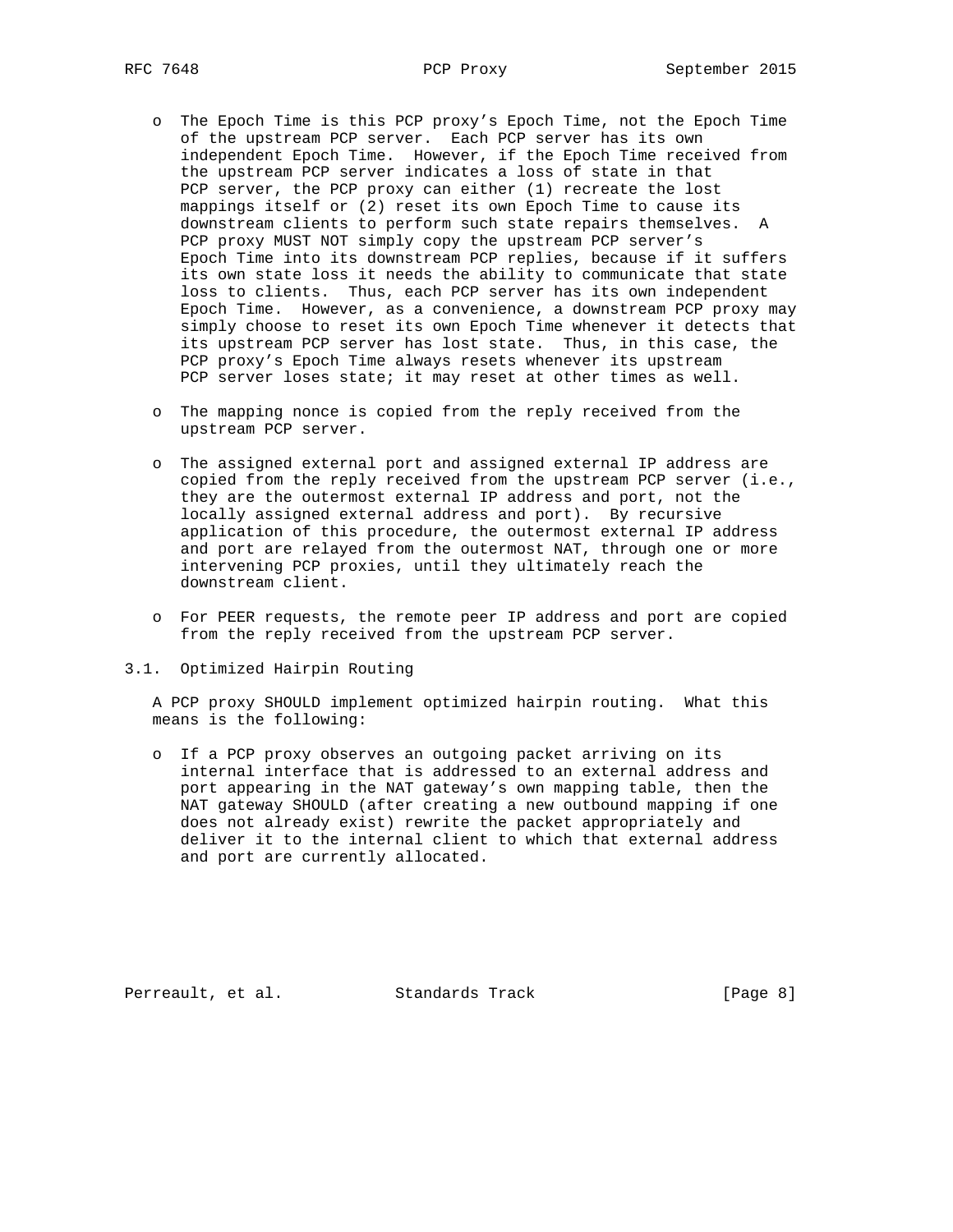o Similarly, if a PCP proxy observes an outgoing packet arriving on its internal interface that is addressed to an \*outermost\* external address and port appearing in the NAT gateway's own mapping table, then the NAT gateway SHOULD do as described above: create a new outbound mapping if one does not already exist, and then rewrite the packet appropriately and deliver it to the internal client to which that outermost external address and port are currently allocated. This is not necessary for successful communication, but it provides efficiency. Without this optimized hairpin routing, the packet will be delivered all the way to the outermost NAT gateway, which will then perform standard hairpin translation and send it back. Using knowledge of the outermost external address and port, this rewriting can be anticipated and performed locally. This rewriting technique will typically offer higher throughput and lower latency than sending packets all the way to the outermost NAT gateway and back.

 Note that traffic counters maintained by an upstream PCP server will differ from the counters of a PCP proxy implementing optimized hairpin routing.

3.2. Termination of Recursion

 Any recursive algorithm needs a mechanism to terminate the recursion at the appropriate point. This termination of recursion can be achieved in a variety of ways. The following (non-exhaustive) examples are provided for illustration purposes:

- o An ISP's PCP-controlled gateway (which may embed a NAT, firewall, or any function that can be controlled with PCP) could be configured to know that it is the outermost PCP-controlled gateway, and consequently it does not need to relay PCP requests upstream.
- o A PCP-controlled gateway could determine automatically that if its external address is not one of the known private addresses [RFC1918] [RFC6598], then its external address is a public routable IP address, and consequently it does not need to relay PCP requests upstream.
- o Recursion may be terminated if there is no explicit list of PCP servers configured (manually, using DHCP [RFC7291], or otherwise) or if its default router is not responsive to PCP requests.
- o Recursion may also be terminated if the upstream PCP-controlled device does not embed a PCP proxy.

Perreault, et al. Standards Track [Page 9]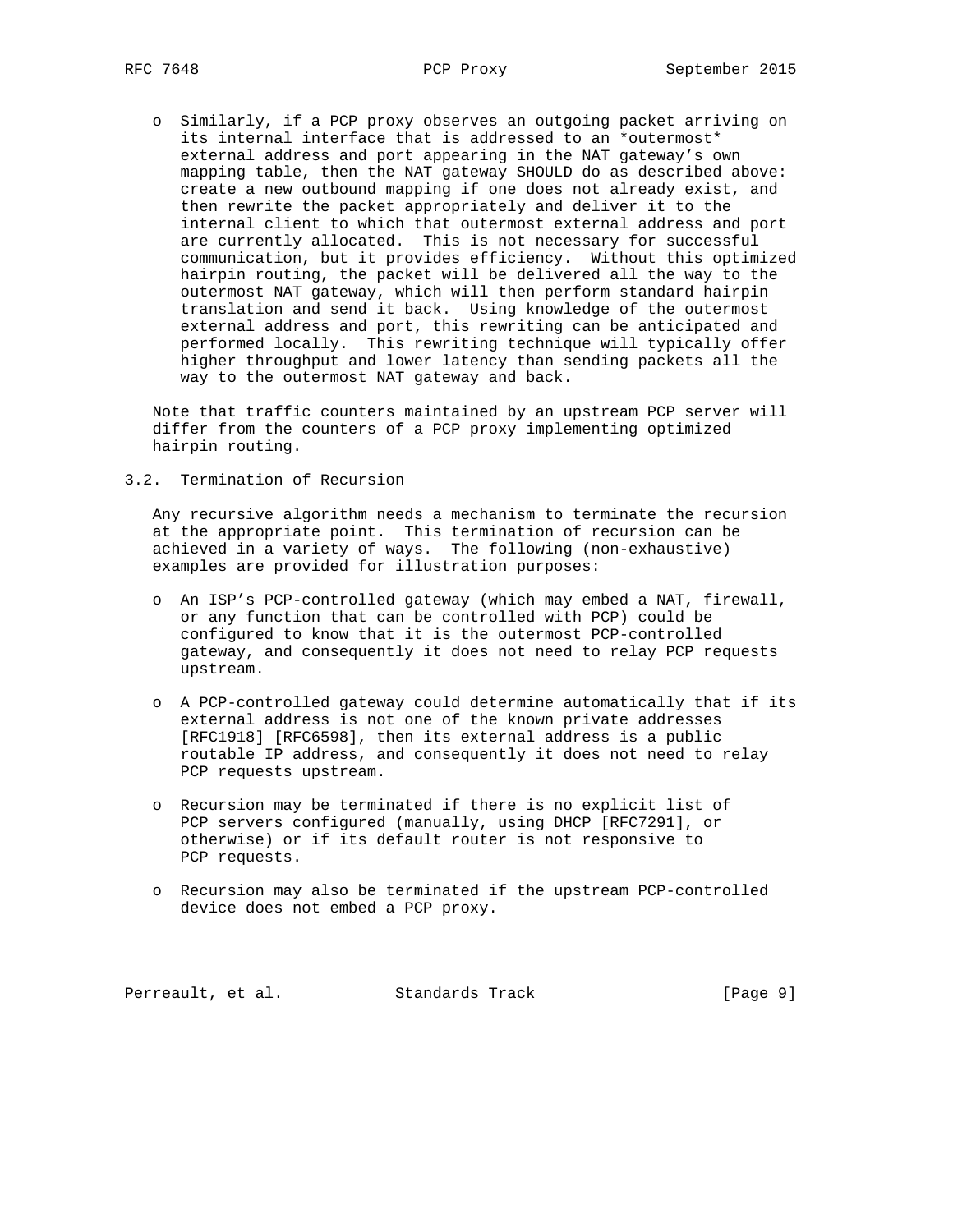### 3.3. Source Address for PCP Requests Sent Upstream

 As with a regular PCP server, the PCP-controlled device can be a NAT, a firewall, or even some sort of hybrid. In particular, a PCP proxy that simply relays all requests upstream can be thought of as the degenerate case of a PCP server controlling a wide-open firewall back-to-back with a regular PCP client.

 One important property of the PCP-controlled device will affect the PCP proxy's behavior: when the proxy's server part instructs the device to create a mapping, that mapping's external address may or may not be one that belongs to the proxy node.

- o When the mapping's external address belongs to the proxy node, as would presumably be the case for a NAT, then the proxy's client side sends out an upstream PCP request using the mapping's external IP address as the source.
- o When the mapping's external address does not belong to the proxy node, as would presumably be the case for a firewall, then the proxy's client side needs to install upstream mappings on behalf of its downstream clients. To do this, it MUST insert a THIRD\_PARTY option in its upstream PCP request carrying the mapping's external address.

 Note that hybrid PCP-controlled devices may create NAT-like mappings in some circumstances and firewall-like mappings in others. A proxy controlling such a device would adjust its behavior dynamically, depending on the kind of mapping created.

- 3.4. Unknown Opcodes and Options
- 3.4.1. No NAT Is Co-located with the PCP Proxy

 When no NAT is co-located with the PCP proxy, the port numbers included in received PCP messages (from the PCP server or PCP client(s)) are not altered by the PCP proxy. The PCP proxy relays to the PCP server unknown options and Opcodes because there is no reachability failure risk.

3.4.2. PCP Proxy Co-located with a NAT Function

 By default, the proxy MUST relay unknown Opcodes and mandatory-to process unknown options. Rejecting unknown options and Opcodes has the drawback of preventing a PCP client from making use of new capabilities offered by the PCP server but not supported by the PCP proxy, even if no IP address and/or port is included in the option/Opcode.

Perreault, et al. Standards Track [Page 10]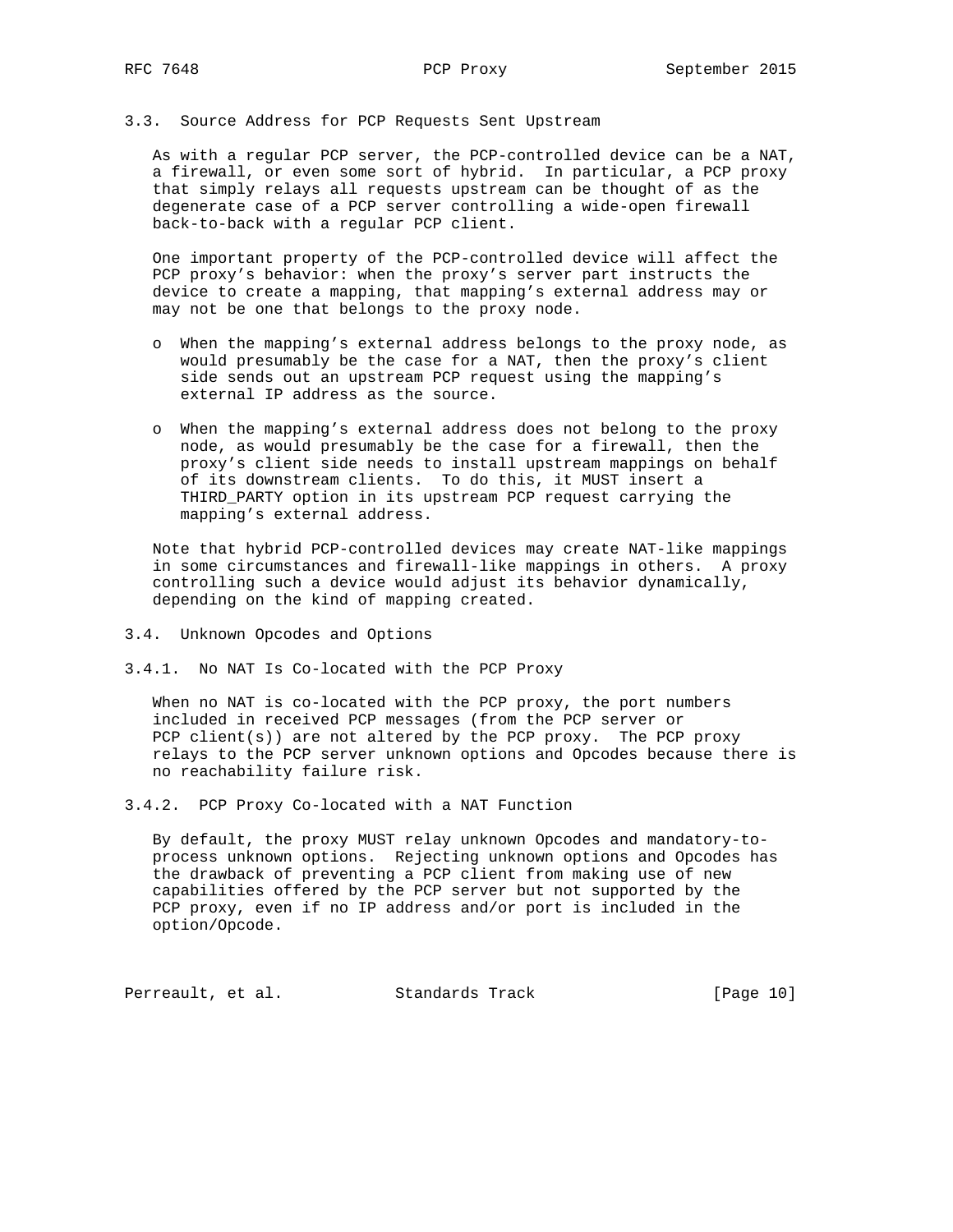Because PCP messages with an unknown Opcode or mandatory-to-process unknown options can carry a hidden internal address or internal port that will not be translated, a PCP proxy MUST be configurable to disable relaying unknown Opcodes and mandatory-to-process unknown options. If the PCP proxy is configured to disable relaying unknown Opcodes and mandatory-to-process unknown options, the PCP proxy MUST behave as follows:

- o a PCP proxy co-located with a NAT MUST reject, via an UNSUPP\_OPCODE error response, a received request with an unknown Opcode.
- o a PCP proxy co-located with a NAT MUST reject, via an UNSUPP\_OPTION error response, a received request with a mandatory to-process unknown option.
- 3.5. Mapping Repair

 ANNOUNCE requests received from PCP clients are handled locally; as such, these requests MUST NOT be relayed to the provisioned PCP server.

 Upon receipt of an unsolicited ANNOUNCE response from a PCP server, the PCP proxy proceeds to renew the mappings and checks to see whether or not there are changes compared to a local cache if it is maintained by the PCP proxy. If no change is detected, no unsolicited ANNOUNCE is generated towards PCP clients. If a change is detected, the PCP proxy MUST generate unsolicited ANNOUNCE message(s) to appropriate PCP clients. If the PCP proxy does not maintain a local cache for the mappings, unsolicited multicast ANNOUNCE messages are sent to PCP clients.

 Upon change of its external IP address, the PCP proxy SHOULD renew the mappings it maintained. If the PCP server assigns a different external port, the PCP proxy SHOULD follow the PCP mapping repair procedure [RFC6887]. This can be achieved only if a full state table is maintained by the PCP proxy.

## 3.6. Multiple PCP Servers

 A PCP proxy MAY handle multiple PCP servers at the same time. Each PCP server is associated with its own epoch value. PCP clients are not aware of the presence of multiple PCP servers.

 Following the PCP Server Selection process [RFC7488], if several PCP servers are configured to the PCP proxy, it will contact in parallel all these PCP servers.

Perreault, et al. Standards Track [Page 11]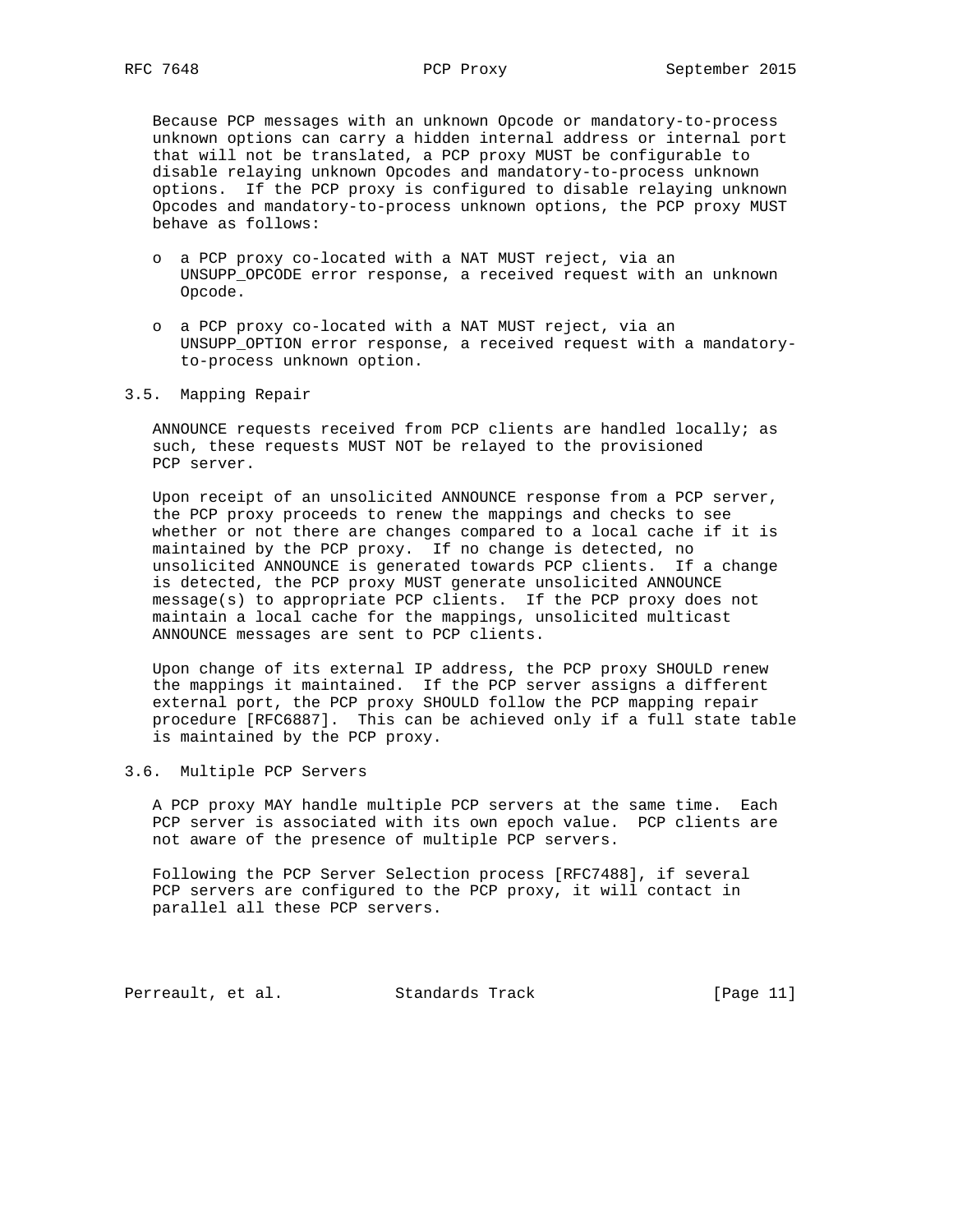In some contexts (e.g., PCP-controlled Carrier-Grade NATs (CGNs)), the PCP proxy MAY load-balance the PCP clients among available PCP servers. The PCP proxy MUST ensure that requests of a given PCP client are relayed to the same PCP server.

 The PCP proxy MAY rely on some fields (e.g., Zone-ID [PCP-ZONES]) in the PCP request to redirect the request to a given PCP server.

4. Security Considerations

 The PCP proxy MUST follow the security considerations detailed in the PCP specification [RFC6887] for both the client and server side.

 Section 3.3 specifies the cases where a THIRD\_PARTY option is inserted by the PCP proxy. In those cases, ways to prevent a malicious user from creating mappings on behalf of a third party must be employed as discussed in Section 13.1 of the PCP specification [RFC6887]. In particular, THIRD\_PARTY options MUST NOT be enabled unless the network on which the PCP messages are to be sent is fully trusted (via physical or cryptographic security, or both) -- for example, if access control lists (ACLs) are installed on the PCP proxy, the PCP server, and the network between them so that those ACLs allow only communications from a trusted PCP proxy to the PCP server.

 A received request carrying an unknown Opcode or option SHOULD be dropped (or, in the case of an unknown option that is not mandatory to process, the option SHOULD be removed) if it is not compatible with security controls provisioned to the PCP proxy.

 The device embedding the PCP proxy MAY block PCP requests directly sent to the upstream PCP server(s). This can be enforced using ACLs.

- 5. References
- 5.1. Normative References
	- [RFC2119] Bradner, S., "Key words for use in RFCs to Indicate Requirement Levels", BCP 14, RFC 2119, DOI 10.17487/RFC2119, March 1997, <http://www.rfc-editor.org/info/rfc2119>.
	- [RFC6887] Wing, D., Ed., Cheshire, S., Boucadair, M., Penno, R., and P. Selkirk, "Port Control Protocol (PCP)", RFC 6887, DOI 10.17487/RFC6887, April 2013, <http://www.rfc-editor.org/info/rfc6887>.

Perreault, et al. Standards Track [Page 12]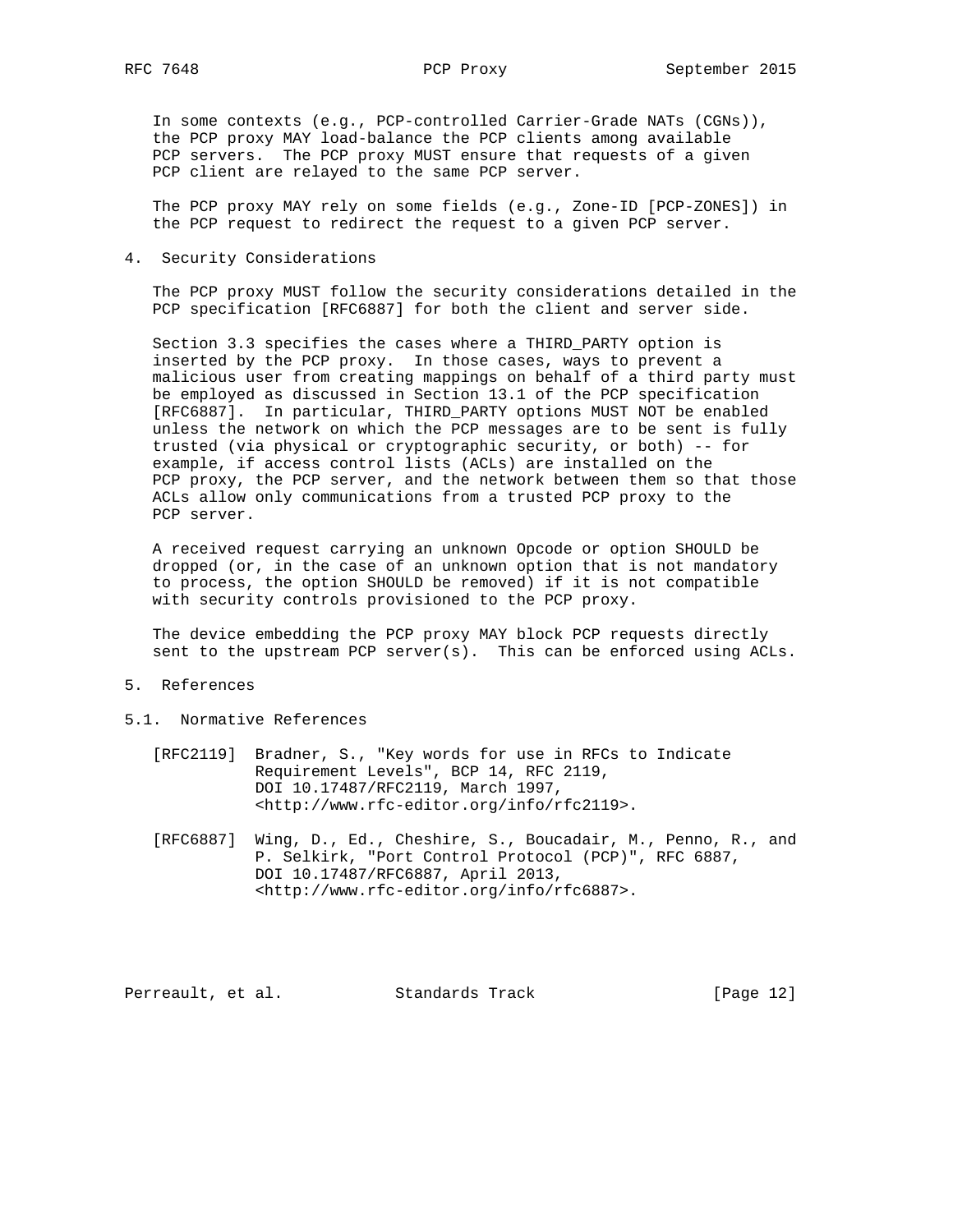# 5.2. Informative References

[PCP-ANYCAST]

 Kiesel, S., Penno, R., and S. Cheshire, "Port Control Protocol (PCP) Anycast Addresses", Work in Progress, draft-ietf-pcp-anycast-07, August 2015.

### [PCP-DEPLOY]

 Boucadair, M., "Port Control Protocol (PCP) Deployment Models", Work in Progress, draft-boucadair-pcp-deployment-cases-03, July 2014.

### [PCP-ZONES]

 Penno, R., "PCP Support for Multi-Zone Environments", Work in Progress, draft-penno-pcp-zones-01, October 2011.

- [RFC1918] Rekhter, Y., Moskowitz, B., Karrenberg, D., de Groot, G., and E. Lear, "Address Allocation for Private Internets", BCP 5, RFC 1918, DOI 10.17487/RFC1918, February 1996, <http://www.rfc-editor.org/info/rfc1918>.
- [RFC6598] Weil, J., Kuarsingh, V., Donley, C., Liljenstolpe, C., and M. Azinger, "IANA-Reserved IPv4 Prefix for Shared Address Space", BCP 153, RFC 6598, DOI 10.17487/RFC6598, April 2012, <http://www.rfc-editor.org/info/rfc6598>.
- [RFC7291] Boucadair, M., Penno, R., and D. Wing, "DHCP Options for the Port Control Protocol (PCP)", RFC 7291, DOI 10.17487/RFC7291, July 2014, <http://www.rfc-editor.org/info/rfc7291>.
- [RFC7488] Boucadair, M., Penno, R., Wing, D., Patil, P., and T. Reddy, "Port Control Protocol (PCP) Server Selection", RFC 7488, DOI 10.17487/RFC7488, March 2015, <http://www.rfc-editor.org/info/rfc7488>.

## Acknowledgements

 Many thanks to C. Zhou, T. Reddy, and D. Thaler for their review and comments.

Special thanks to F. Dupont, who contributed to this document.

Perreault, et al. Standards Track [Page 13]